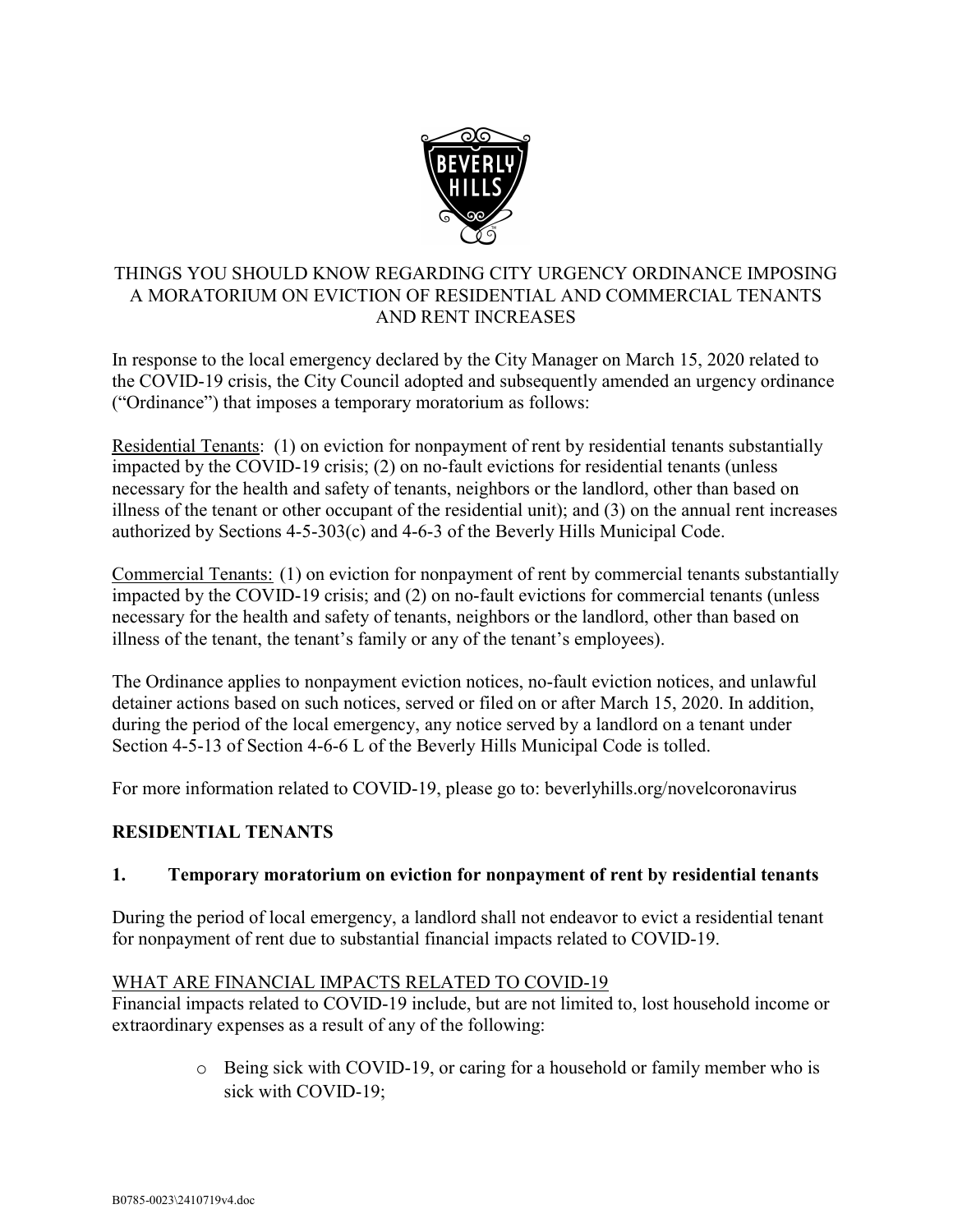- o Lay-off, loss of hours, or other income substantial income reduction resulting from business closure or other economic or employer impacts of COVID-19 including for tenants who are salaried employees or self-employed;
- o Compliance with a recommendation from a government health authority to stay home, self-quarantine, or avoid congregating with others during the state of emergency;
- o Extraordinary out of pocket medical expenses related to COVID-19; or
- o Childcare needs arising from school closures related to COVID-19.

## WHAT ARE "SUBSTANTIAL" IMPACTS

Substantial impacts are a material decrease of monthly income, the incurring of extraordinary expenses related to COVID-19, or any other circumstances which cause an unusual and significant financial impact on the tenant.

## WHAT FINANCIALLY IMPACTED TENANTS MUST DO

- Notify the City and your landlord or landlord's representative in writing within 7 days after the date the rent is due of lost income or extraordinary expenses related to COVID-19 and that you cannot pay full rent. The Deputy Director of the City's Rent Stabilization Division may extend this deadline for up to 30 days.
- Complete and send to the City and your landlord or landlord's representative the Beverly Hills Residential Tenants Impacted by COVID-19 form ("COVID-19 Form") within 30 days after the date the rent is due, including supporting documentation. An electronic version of the COVID-19 Form can be found at beverlyhills.org/bhrent.
- Supporting documentation can include, but is not limited to, a written communication (including text message or email) from a household member's employer, proof that an employer is a closed non-essential business, recent pay stubs, or medical bills related to COVID-19. You may send photocopies, photos, or scans of documents.
- To send written communications to your landlord or landlord's representative, you may use regular mail. You may also use email or text if that is the method of written communication that has been used previously or if you and your landlord or landlord's representative have agreed to use email or text to correspond.
- To send written communications to the City, send email to the City's Rent Stabilization Division at  $blrent@beverlyhills.org$ . You may use regular mail (addressed to the City of Beverly Hills, Rent Stabilization Division, 455 N. Rexford Drive, Room 200, Beverly Hills, CA 90210) only if email is not feasible. If mailing by regular mail, you must call the Rent Stabilization Division and leave a message at (310) 285-1031 with the following information: Your name, address, and date that you mailed the COVID-19 Form.

# WHAT TO DO IF YOUR LANDLORD DISAGREES WITH YOUR CLAIM

If the landlord disagrees with your assertion regarding: (1) whether a substantial financial impact exists; (2) whether the substantial financial impact is related to COVID-19; or (3) the amount of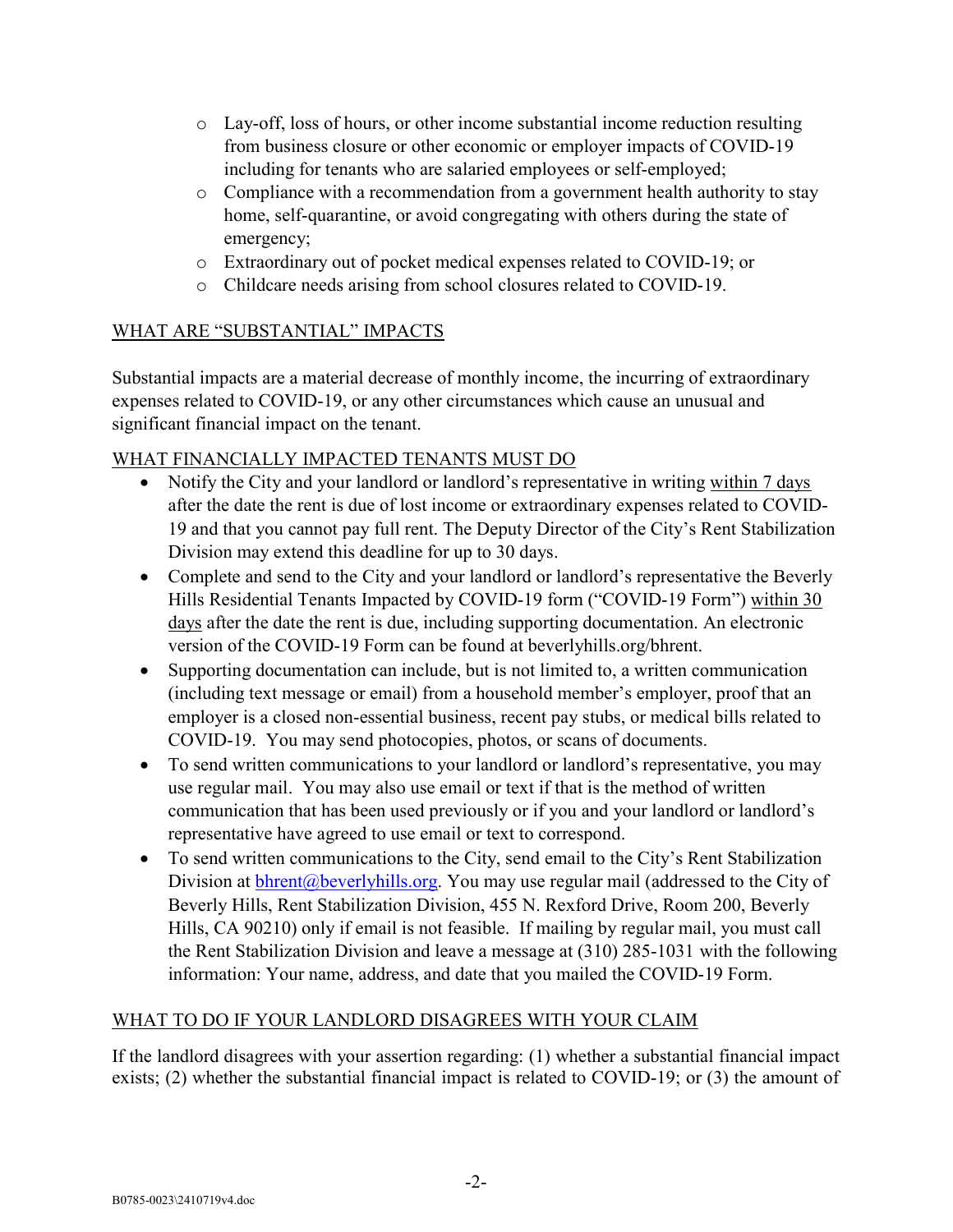rent that you will pay, then the landlord must notify you of the disagreement in writing within 10 days of receipt of your COVID-19 Form and supporting documentation.

You may file a written appeal to the City, on a form provided by the City, within 10 days of receipt of the landlord's written determination. You must provide a copy of the appeal to the landlord. Final decisions of the City are subject to judicial review filed pursuant to Section 1094.6 of the California Code of Civil Procedure.

## TENANTS ARE NOT RELIEVED OF LIABILITY FOR UNPAID RENT

Tenants must pay in full all outstanding rent that was not paid due to COVID-19 within one year of the expiration of the local emergency. After one year, the landlord may charge or collect a late fee for such unpaid rent or seek rent through eviction or other appropriate legal process. No fee for the late payment of rent shall be charged by a landlord during the period of the local emergency or within one year after the end of the emergency.

## 2. Temporary moratorium on no-fault evictions for residential tenants

During the period of local emergency, no landlord shall endeavor to evict a residential tenant for a no-fault eviction, unless necessary for the health and safety of tenants, neighbors or the landlord (other than based on illness of the tenant or other occupant of the residential unit). A landlord who receives a notice that a tenant cannot pay some or all of the rent temporarily for financial impacts related to COVID 19, shall not serve a notice to pay or quit.

A "no-fault eviction" means any eviction for which the notice to terminate tenancy is not based on alleged fault by the tenant, including but not limited to, eviction notices served pursuant to Code of Civil Procedure sections 1161(1), 1161(5), or 1161b, use by landlord or relatives as specified in Beverly Hills Municipal Code Chapters 5 and 6, demolition or condominium conversion, major remodeling, and the Ellis Act, which is called withdrawal of residential rental structure from the rental market in the Beverly Hills Municipal Code. During the period of local emergency, any notice served by a landlord on a tenant for an eviction under the Ellis Act is tolled.

## WHAT TO DO IF YOU RECEIVE A 3-DAY PAY OR QUIT NOTICE OR OTHER EVICTION NOTICE

During the period of the local emergency, a landlord who receives notice in accordance with the Ordinance that a tenant cannot pay some or all of the rent temporarily for the reasons set forth above shall not serve a 3-day pay or quit notice pursuant to Code of Civil Procedure section 1161(2).

If you receive a 3-Day Pay or Quit Notice or any other form of eviction notice, please:

Contact your attorney for legal advice or contact Bet Tzedek at (323) 939-0506 ext. 499. The City maintains a contract with Bet Tzedek to provide legal services for incomequalified residents of the City free of charge.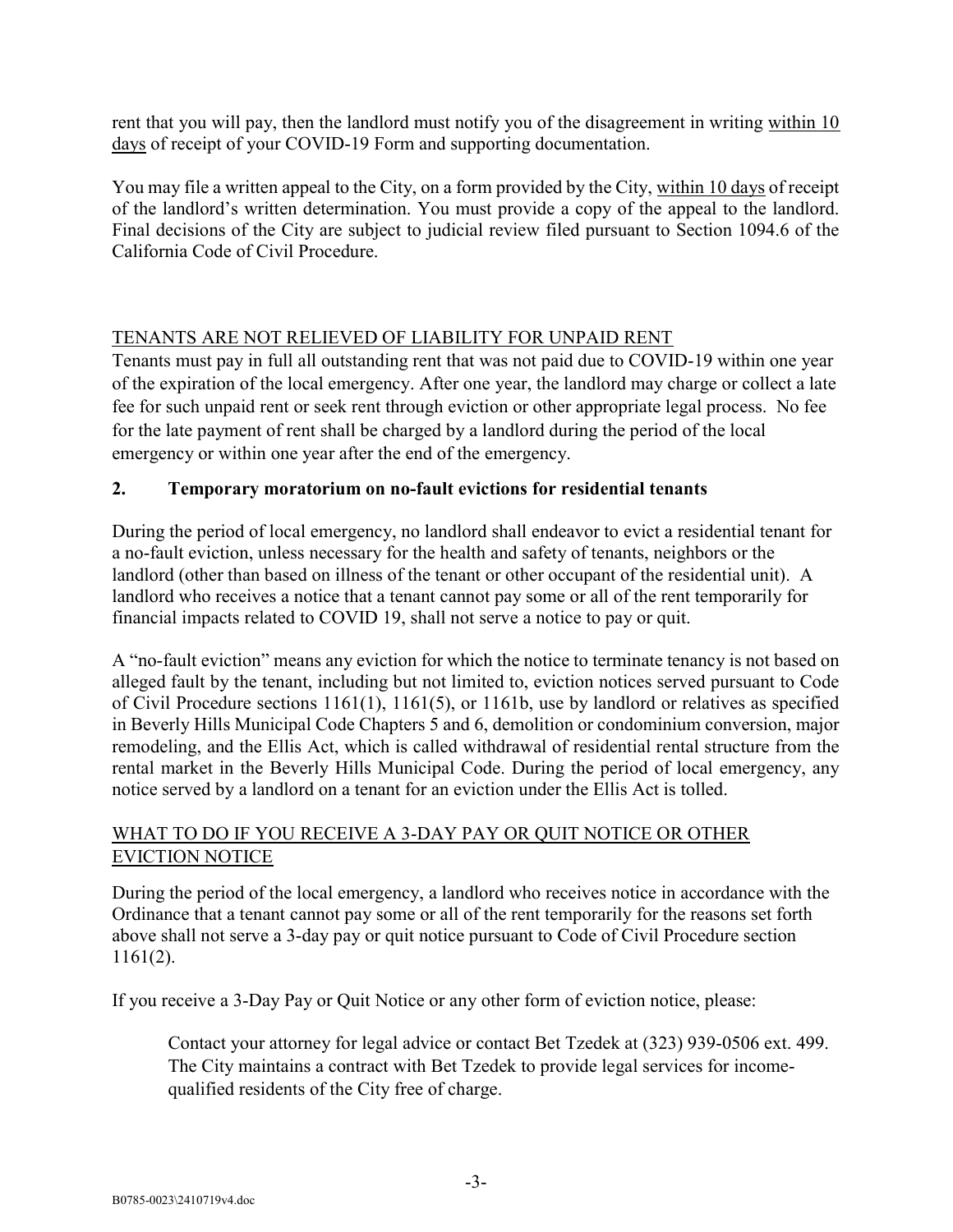Contact the City's Rent Stabilization Division by phone at (310) 285-1031 and leave a detailed message or by email at bhrent@beverlyhills.org

Please leave a detailed message, including your contact number, and staff will return your call as soon as is practicable. Please understand that both Bet Tzedek and City's Rent Stabilization Division staff are complying with the Governor's safer at home order and are currently working from home. We appreciate your understanding during these most difficult circumstances and know that we are here to assist you.

### 3. Temporary moratorium on annual rental increases for residential units subject to the City's Rent Stabilization Ordinance

During the period of local emergency, a temporary moratorium is imposed on the annual rent increases authorized by Sections 4-5-303(c) and 4-6-3 of the Beverly Hills Municipal Code. This provision shall not alter the date of annual rent increases imposed in future years.

# COMMERCIAL TENANTS

## 1. Temporary moratorium on eviction for nonpayment of rent by commercial tenants

During the period of local emergency, a landlord shall not endeavor to evict a commercial tenant for nonpayment of rent due to substantial financial impacts related to COVID-19.

## WHAT ARE FINANCIAL IMPACTS RELATED TO COVID-19

Financial impacts related to COVID-19 include, but are not limited to, loss of substantial business income or extraordinary expenses as a result of any of the following:

- o Being sick with COVID-19, or caring for a household or family member who is sick with COVID-19;
- o Income reduction resulting from business closure or other economic or employer impacts of COVID-19;
- o Compliance with a recommendation from a government health authority to stay home, self-quarantine, or avoid congregating with others during the state of emergency;
- o Extraordinary out of pocket medical expenses related to COVID-19; or
- o Childcare needs arising from school closures related to COVID-19.

## WHAT ARE "SUBSTANTIAL" IMPACTS

Substantial impacts are a material decrease of monthly income, the incurring of extraordinary expenses related to COVID-19, or any other circumstances which cause an unusual and significant financial impact on the tenant.

## WHAT FINANCIALLY IMPACTED TENANTS MUST DO

• Notify your landlord in writing within 7 days after the date the rent is due of lost income or extraordinary expenses related to COVID-19 and that you cannot pay full rent.